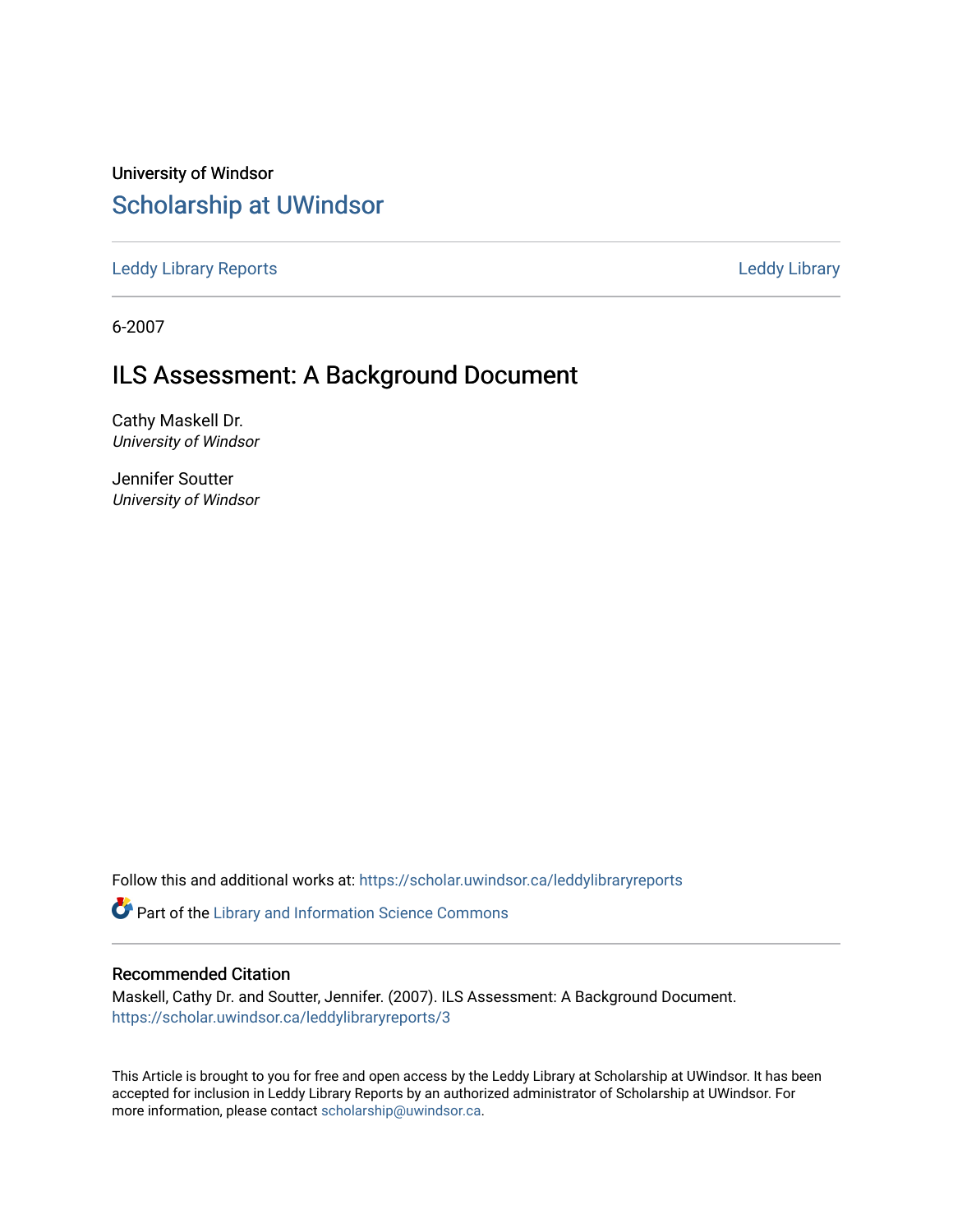## **ILS Assessment: A Background Document**

*(Univ. of Windsor, June 1, 2007)*

This document is intended as a first step in evaluating the current environment with respect to Integrated Library Systems (ILS). To date ILSs have been proprietary monolithic systems encompassing the major operations of the library: circulation, acquisitions, cataloguing and a public catalogue or OPAC.

Due to:

a growing realization that current ILS systems do not adequately support current information seeking and use needs, let alone supporting developing needs;

• an overall concern with the rapidly changing ILS market (the recent sale of Voyager is only one example);

• the age of the Voyager system

several ongoing problems on University of Windsor's platform for Voyager that have become extremely problematic to endure;

the Leddy Library is undertaking a substantial review of the ILS (its purpose, current functionality, future needs) with the intent of determining if we need to move away from our current ILS,Voyager, and, if the answer is yes, where we will go to meet our current and future needs.

This report is generated from a review of some of the literature and discussions (e.g., on blogs and such) happening around the topic of the ILS. The excerpts chosen were done so because they touched on issues, discussions and ideas that together provide something of a 'big picture' overview of ILS issues (i.e., we didn't include any in-depth discussions about particular functions of the ILS). This overview will help us anchor our coming discussions. The report is presented in 2 parts:

1. Current picture of the ILS as it is used in academic libraries: how it is used, challenges, current issues, etc.

2. Future needs of libraries with respect to information collection, delivery and use and how the ILS and the OPAC fit into that future

This is intended as a first step in our review. Points in each section are presented in bullet form. After each bullet point a citation is given to source the information. Please see the references section end of the document for citation details.

# **Part 1: Current State of the ILS:**

- What is the ILS:
- an inventory control system
- a point-of-sale system a rental tracking component
- an acquisitions/accounts payable system
- a description system- is the one least likely to be found off-the-shelf

(Disruptive Library Technology Jester, June 13, 2006)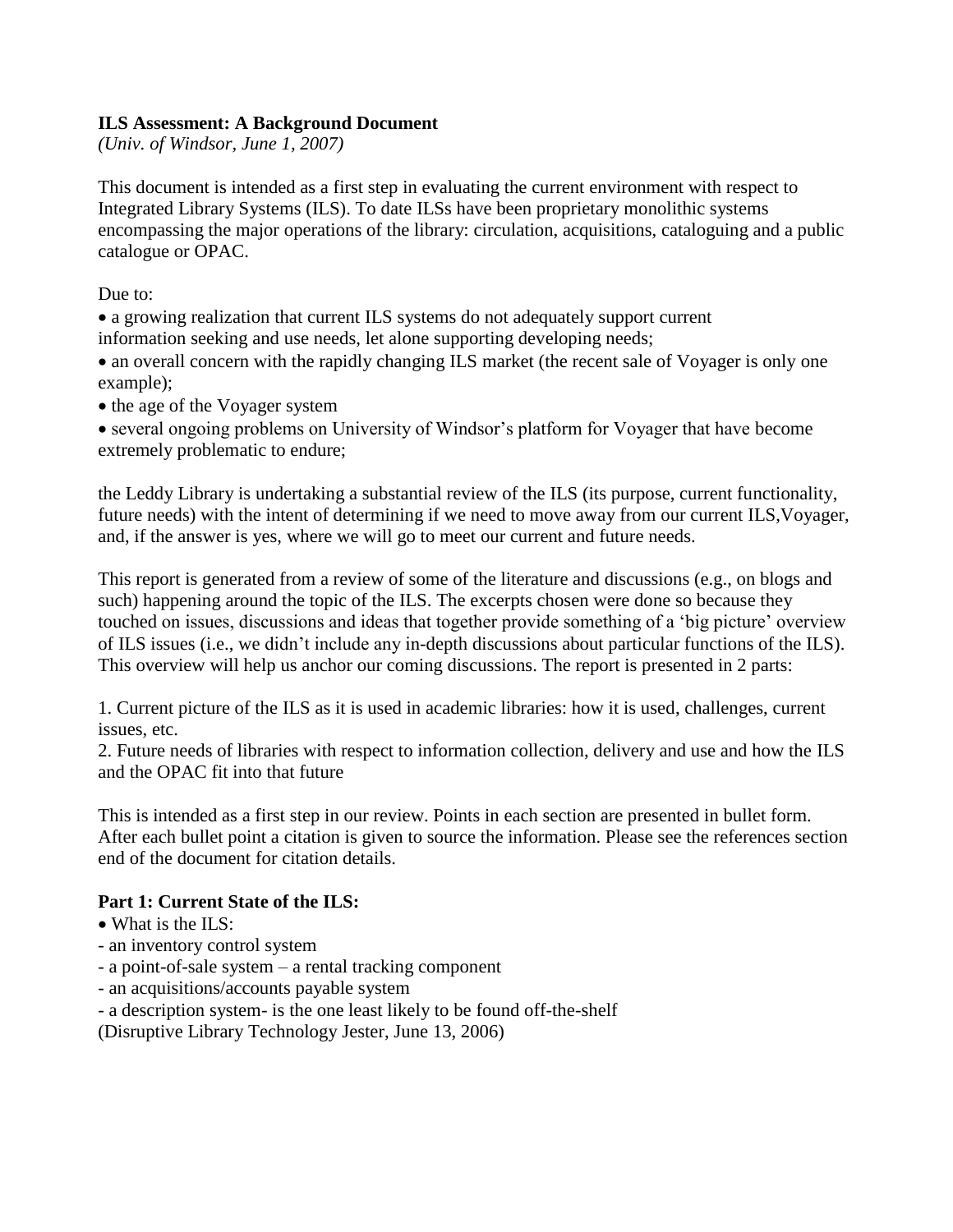• Parts of the ILS:

1. Acquisitions: librarians are part of larger organizations which acquire a variety of materials and services, and have build enterprise systems to support this. It is likely that in many settings libraries will make more use of the generic institutional systems in the future.

2. Catalogue – the local library catalogue is not a central part of most users information behaviour 3. Cataloguing – libraries have many cataloguing workflows – are creating metadata for other resources which may be poorly supported in ILS environment.

4. Circulation – is a core function of the ILS – are some interesting trends to group-wide circulation e.g., OhioLink

(Dempsey, Feb. 22, 2005)

Libraries must manage different collections:

1. the purchased print collection – print books and journals, CDs etc.

2. the licensed collection – a major focus now, a major investment

3. the local digitized collections – of rare or unique materials – metadata creation for these collections may be expensive

4. The managed institutional research and learning output – institutional repositories of data, research, learning objects, etc.

(Dempsey, Feb. 22, 2005)

Today – information resources are relatively abundant and user attention is relatively scarce [dispersed]. The network is now the focus of a user's attention, and the available collection is a very much larger resource that the local catalogued collection. This poses major questions for the future of the catalogue and this is bound up with the difference between discovery (identifying the resources of interest) and location (identifying where those resources of interest are actually available). There may be many discovery environments, which then need to locate resources in particular collections. While the catalogue may be a part of the location process its role in the discovery process needs to be worked through. (Dempsey, 2006, p.2)

In the past the discovery process was tied to the location process and indeed the catalogue is still closely tied to local inventory management. It is typically a part of the system which manages a part of that collection. This makes less and less sense from a discovery point of view. Of course, we want to be able to find out what is in the local catalogued collection, but to what extent should that be the front door to what the library makes available? Does this give us the best available exposure for library collections? Is it tying the discovery process to a location engine? (Dempsey, 2006, p.3)

If one accepts the premise that library collections have value, then library leaders must move swiftly to establish the catalogue within the framework of online information discovery systems of all kinds. Because it is catalogue data that has made collections accessible over time, to fail to define a strategic future for library catalogues places in jeopardy the legacy of the world's library collections themselves. For this reason, the option of rejecting library catalogues is not [should not be] considered… (Calhoun, 2006, p.7)

Today a large and growing number of students and scholars routinely bypass library catalogues in favour of other discovery tools, and the catalogue represents a shrinking proportion of the universe of scholarly information. (Calhoun, 2006, p.5)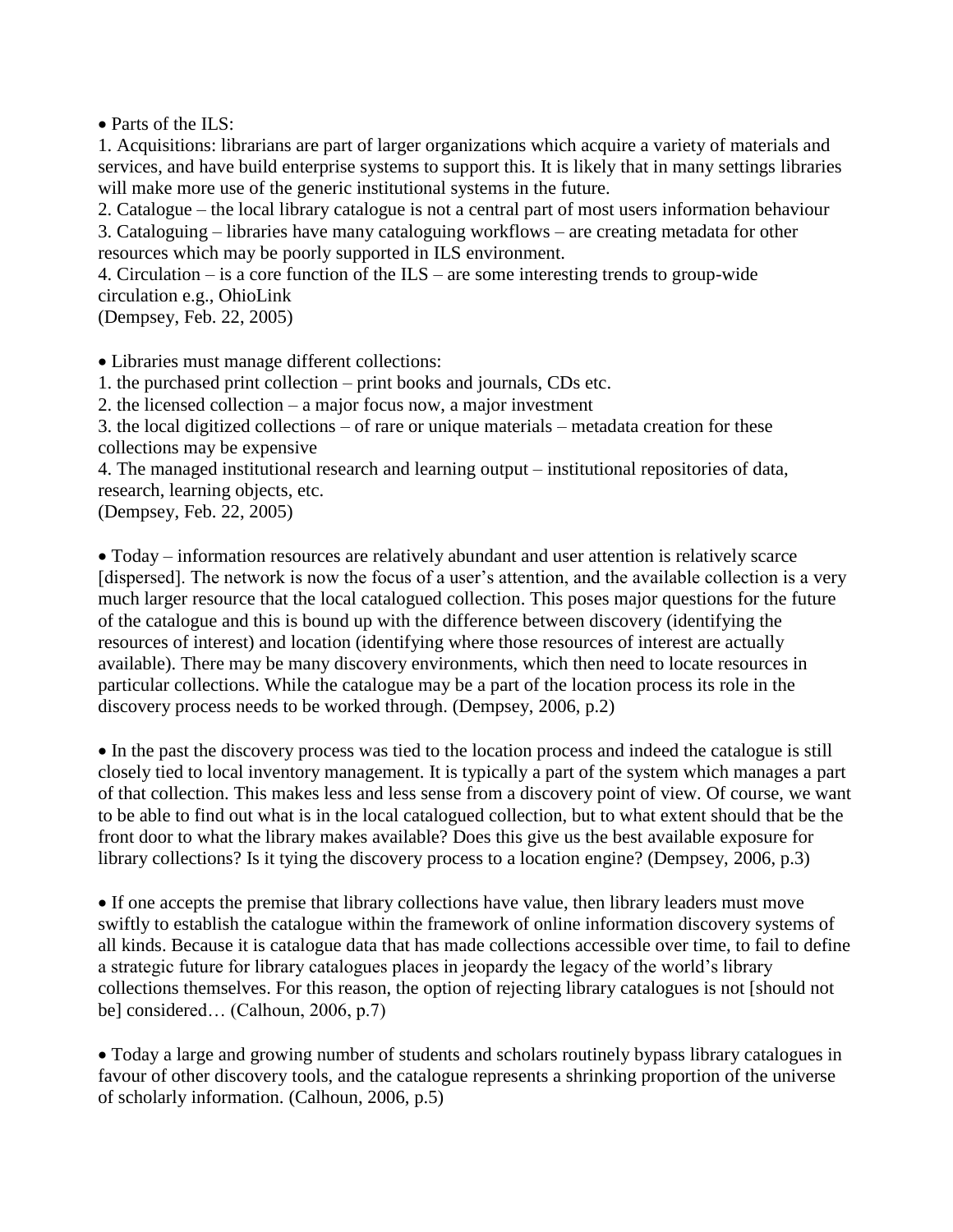• Your ILS/OPAC is the centerpiece of your business. It's the primary way your community interacts with the collections you provide. Not the only way, but, still, in 2006, the primary way – Is your ILS/OPAC serving that community adequately? (Chudnov, June 16, 2006)

It is clear that the ILS manages a progressively smaller part of the library activity. Libraries now manage a patchwork of systems which do not always play well together (Dempsey, Feb. 22, 2005)

The OPAC is poorly designed for the tasks of finding, discovering, and selecting the growing set of resources available in our libraries. It is best at locating and obtaining a known item. (Univ Calif., 2005, p.2)

The OPAC was developed as an extension of back room functions in the library. The system was optimized for librarians not users. We need to change so the system we provide actually functions as a discovery tool for end users rather than as an extension of a collection management tool for librarians (Tennant, Nov 10, 2006)

The catalogue currently sits awkwardly in the array of available resources. This appears to be realised within library vendor offerings. A couple of things are indicative here. First we see the emergence of new products like Primo from Ex Libris, which provides a discovery experience across a broader part of the library collection. They [vendors] appear to be trying to make discovery of the catalogued collection a part of a broader discovery experience encompassing those parts of the collection which are in library control: local digital collections, institutional repositories, catalogue. This then needs to be articulated with the journal literature, or other resources, probably through metasearch. (Dempsey, 2006, p.3)

There is a growing desire to hide boundaries between databases (A&I, catalogue, repositories, etc.) – especially where those boundaries are seen more to reflect the historical contingencies of library organization or the business decisions of suppliers than the actual discovery needs of users. (Dempsey, 2006, p.7)

Research libraries have invested and continue to invest millions [of dollars] to develops and maintain the capacity to produce local catalogues. In 2004 ARL libraries spent an estimated \$239 million on technical services labour alone. As information seekers increasingly turn to search engines, research library leaders need to examine ways to bring the capacity to produce local online catalogues back into line with the demand to them. (Calhoun, 2006, p.11)

• [Consider a business model] - in healthy businesses, the demand for a product and the capacity to produce it are in balance. Research libraries invest huge sums in the infrastructure that produces their local catalogues, but search engines are students' and scholars' favourite place to begin a search. More users bypass catalogues for search engines, but research libraries' investment in catalogues – and in the collections they describe – does not reflect the shift in user demand (Calhoun, 2006, p.15)

• The time and energy required to do Library business is unsustainable. We have people performing duplicative work throughout our system. We are unable to share matching resources or records across our multiple catalogues, content management systems, and differing standards. These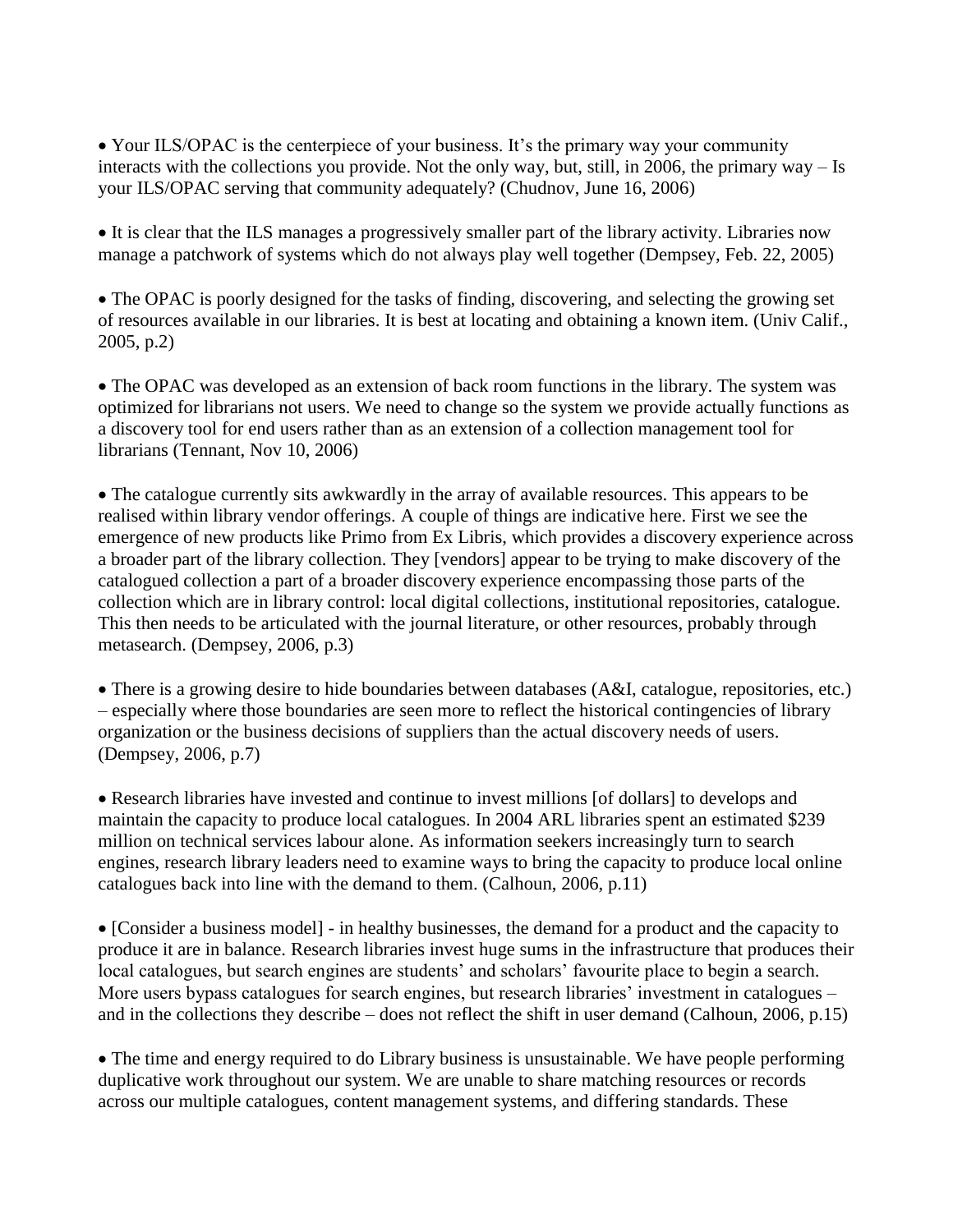redundancies have opportunity costs in terms of services we do not have the time or staff to offer. We all agree that the cost of our bibliographic services enterprise is unsupportable as we move into an increasingly digital world, yet a solution is nowhere in sight. (Univ Calif., 2005, p.9)

Within library workflows and systems, too much effort is going into maintaining and integrating a fragmented infrastructure. (Univ Calif., 2005, p.2)

# • RE the ILS Market:

- $\triangleright$  A British Columbia Pines project is well underway. BC public libraries are moving full steam ahead on two concurrent (and very broadly defined) paths [re Evergreen]: 1. Getting Evergreen up and running in BC with 3 libraries in (or around) September '07, with many, many more libraries coming aboard over the upcoming months, and 2. Establishing an advisory committee to investigate governance models etc for what we're temporarily calling "BC PINES." (from an email to Art Rhyno from an attendee at a May, 2007 meeting of the Association of BC Public Library Directors)
- The largest vendor, SirsiDynix (which was recently acquired by San Francisco-based Vista Equity Partners), has announced a major consolidation of its core products in a new technology platform that the company said builds upon the best features of each. The single platform, code-named "Rome" and based largely on the Unicorn system, will allow the company to focus its development efforts and implement changes in a more timely way. While SirsiDynix clearly hopes its new offering will prove compelling to its customers and disruptive to competitors, it is clear that the company's library customers now face a tough and disruptive decision: migrate to Rome, stay with existing products that will no longer be developed, or opt for an alternative product (Hane, 2007)
- $\triangleright$  The reshuffling of the deck in 2005 presaged even larger changes this year, introducing new players and effecting dramatic shifts. The industry grew at a healthy pace in 2006, with overall revenues expanding from an estimated \$535 million in 2005 to about \$570 million in 2006. Some companies saw decreased revenues from core ILS products and increased income from new web-based interfaces and tools to manage electronic content. RFID products represented large revenue gains for others (Breeding, 2007)
- $\triangleright$  Legacy system migrations represented 63% of overall ILS sales in 2006, though migrations among the midsized to large academic and public libraries are continuing to wind down. K-12 school and small public migrations are just heating up, fuelled by thousands of libraries running aging standalone systems. Opportunities for new automation in the small public library arena abound for companies willing to offer products and services at an affordable price. (Breeding, 2007)
- $\triangleright$  In a rash of mergers and acquisitions, Endeavor Information Systems and Sagebrush Corporation disappeared from the roster of companies this year. Private equity firms took charge of SirsiDynix and Ex Libris, and Endeavor was merged into Ex Libris. Follett Software Company acquired archrival Sagebrush, and Extensity morphed into Infor Library Solutions [formerly GEAC]. (Breeding, 2007)
- $\triangleright$  In a year of limited opportunities for new sales, Innovative Interfaces took top place by attracting 67 new customers to Millennium. SirsiDynix made 48 new-name sales of Horizon and 45 of Unicorn for a combined growth of 93. In the small public library arena, Auto-Graphics and Polaris both had sales to 54 libraries, following the Software as a Service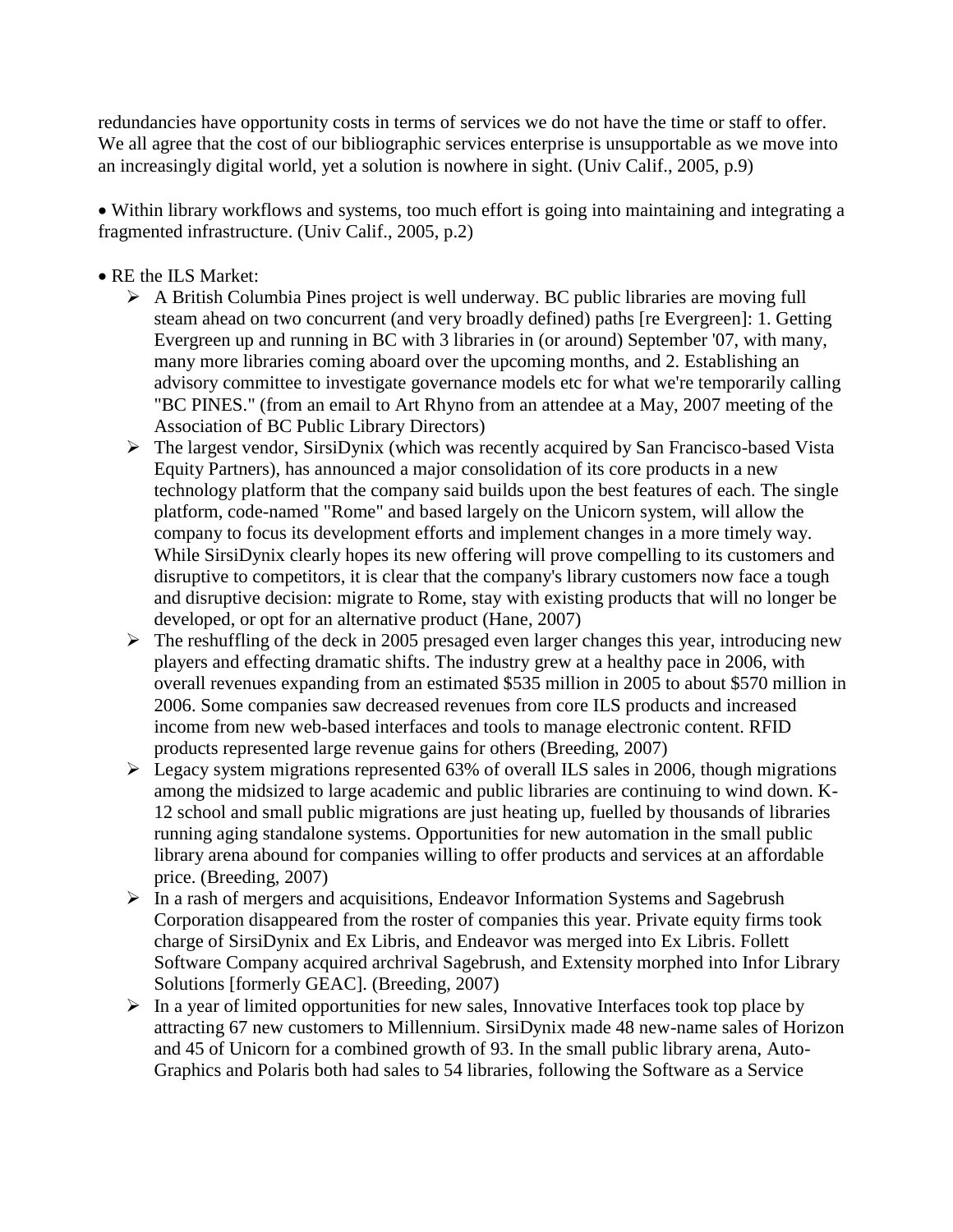(SaaS) model. In Georgia, 252 public libraries migrated to Evergreen, a new open source library automation system. (Breeding, 2007)

 $\triangleright$  The open source movement has long had its proponents in libraries. Before this year, however, the number of libraries in the United States actually using an open source automation system remained few relative to the larger realm of library automation. A number of separate events converged in 2006 to raise open source ILS status. The PINES consortium of 252 public libraries in Georgia migrated from Unicorn to Evergreen, a new open source ILS created by a team of developers funded by the State Library Agency of Georgia. PINES, one of the country's most ambitious statewide library automation efforts, allowed any participating library's users to borrow from the collective collection of 7.7 million items. The Georgia Public Library Service (GPLS) chose Unicorn in 1999 as the basis for the project and was one of Sirsi's (now SirsiDynix) largest accounts. In June 2004, State Librarian Lamar Veatch announced a new automation strategy that involved a concerted effort to develop an open source automation system to replace Unicorn. Though threatened with a lawsuit from Sirsi, that system, later named Evergreen, was successfully completed within the timeframe originally announced. In September 2006, all the 252 Georgia PINES libraries migrated from Unicorn to Evergreen. In January 2007, members of the GPLS development team launched a new company named Equinox Software to provide commercial support and assistance to other libraries interested in implementing Evergreen. (Breeding, 2007)

#### **Part 2: Where Are We Going, What Do We Need To Do?**

• The library will be looking for systems to allow digital content management services. It has to put in place workflow and skills to deal with digital assets, which will be increasingly complex, diverse and voluminous. The library may have an institutional repository framework, a digital asset management system for digitized special collections, an image database, and so on. They may work with a central shared cataloging system for some materials, but with local metadata creation interfaces for others. Departments, research centers, individual faculty members may have their own environments. (Dempsey, OCLC doc 2005)

• Library 2.0 [social web] is a concept geared towards the needs and expectations of today's library users. The library needs to make information available wherever and whenever the user requires it, and seeks to ensure that barriers to use and reuse are removed. (Miller, 2006, p.2)

• It is our responsibility to assist our users in finding what they need without demanding that they acquire specialized knowledge or select among an array of "silo" systems whose distinctions seem arbitrary (Univ Calif., 2005, p.2)

At a minimum, research libraries need to explore extending the life of the catalogue through innovation and cost reduction and second, to develop new uses for catalogue data for existing catalogue users….. Consider decoupling discovery from delivery and inventory control functions…… There has to be investment in new, global information systems that make research library collections more visible and that cover more of the scholarly information universe. Investing in cataloguing of unique special collections (which could be a costly enterprise) may eventually have equal importance….. [have to also] institute a culture of assessment. Some of the challenges we face include: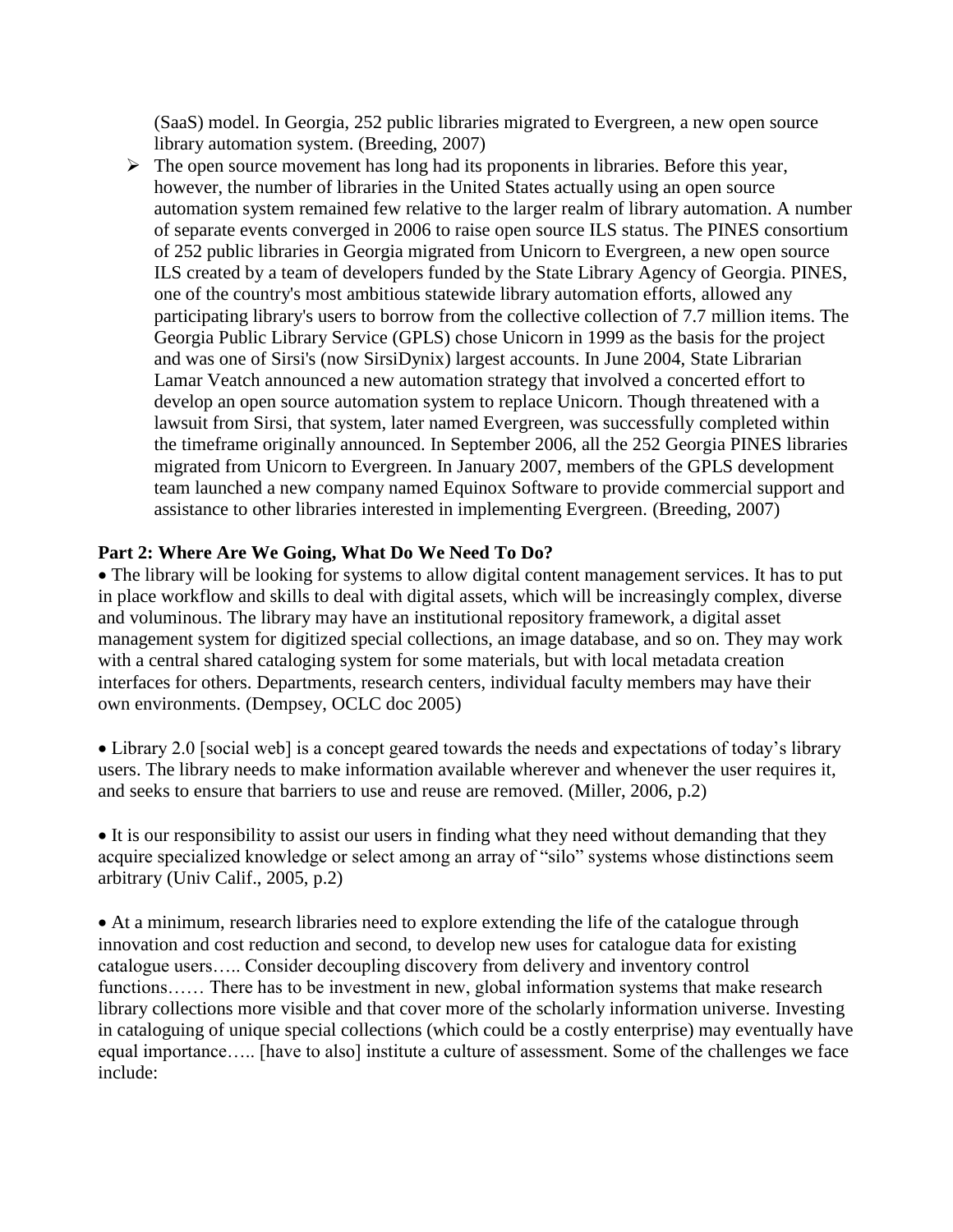- unwillingness or inability to dispense with highly customized acquisitions and cataloguing operations

- resistance to simplifying cataloguing

- library-centric decision making: inability to base priorities on how users behave and what they want

- inadequate skill set among library staff; unwillingness or inability to retrain
- resistance to change from faculty, deans, administrators
- (Calhoun, 2006, p.13)

[We] need to put the catalogue in a context about discovery and about the continued evolution of library systems including the catalogue, in a changing network environment…)…. The library needs to think about ways of building its resources around the user workflow…. Need to think of the catalogue, or catalogue services and data as making connections between users and relevant resources, and think of all the places those connections should happen…. The current catalogue will need to be blended in some way with the discovery apparatus for local digital collections, for materials available through resource-sharing systems, for materials available for purchase (either by the user, or by the library on an on-demand basis), for the journal literature, and so on….The catalogue will most likely be integrated with other resources in consolidated discovery environments at various levels (metasearch, regional systems, Google, etc.). (Dempsey, 2006)

What about migrating library processes to more generic solutions? The use of PeopleSoft, say, for acquisitions is something that you see discussed, especially in the academic environment where library data has to be reconciled with institutional financial data (Dempsey, Nov. 13, 2006)

• The OPAC of the future will not be our most important finding tool... The OPAC should function well alone but recognize its position in the larger scope of available information (the catalogue of the future will feed end user discovery tools as well as be a discovery tool in its own right) (Tennant, Nov 10, 2006)

• What may come:

1. systems environments need to become simpler. We will see more hosted solutions, better integration options in a web services environment and some consolidation of supply 2. for ILS vendors an interesting shift away from their historic core towards e-resource management and in some cases towards digital asset management

3. we will see less focus on the integration of library resources with each other as an end in itself, and more on the integration of library resources with user environments (portals, LMS systems, etc.) 4. data and services need to be made available in ways which better facilitate their recombination in different user contexts.

5. look again at opportunities to centralize services and data (Dempsey, Feb. 22, 2005)